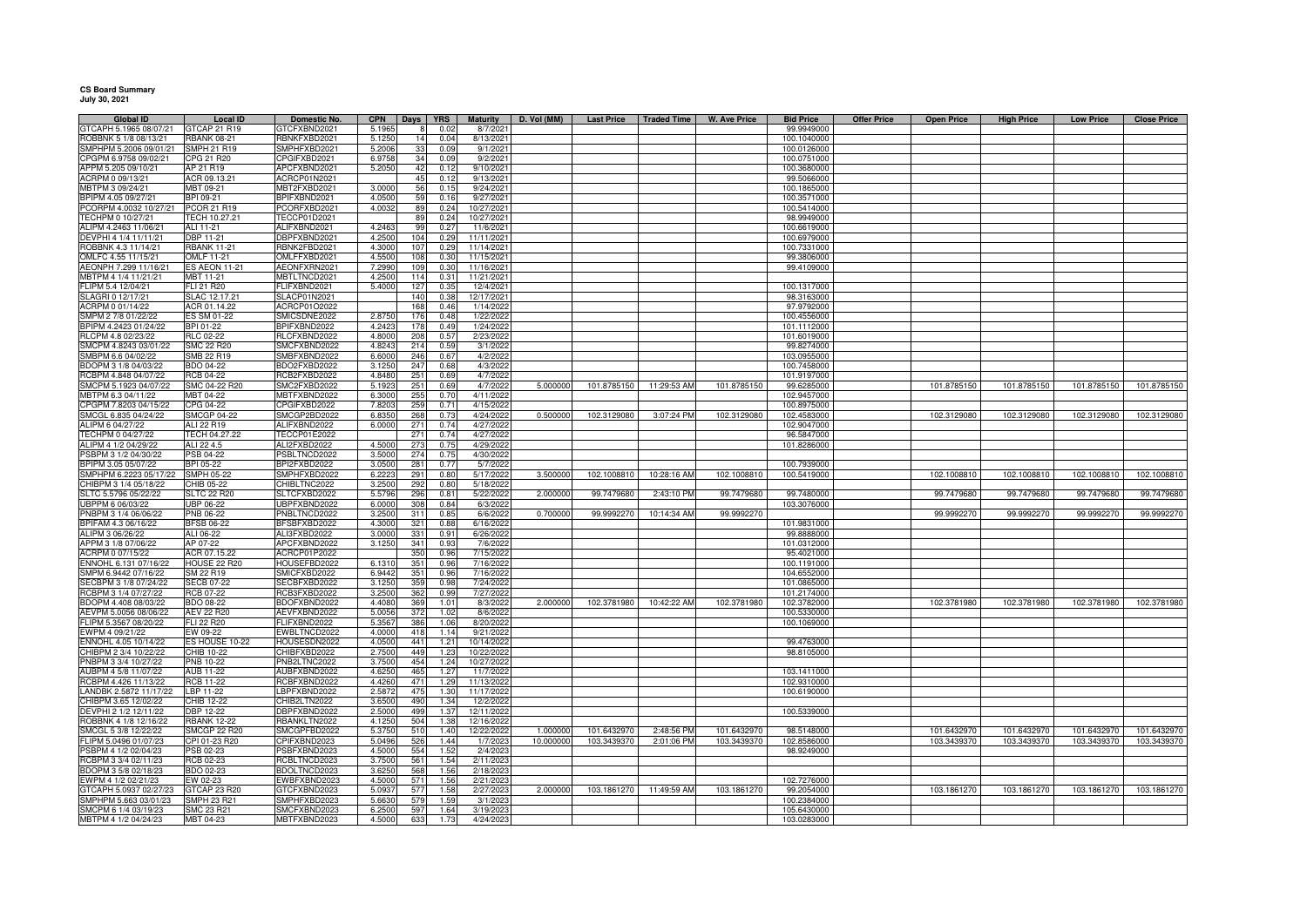| <b>Global ID</b>       | <b>Local ID</b>      | Domestic No.                 | <b>CPN</b><br>Days<br><b>YRS</b> | <b>Maturity</b> | D. Vol (MM) |             | Last Price   Traded Time | W. Ave Price | <b>Bid Price</b> | <b>Offer Price</b> | <b>Open Price</b> | <b>High Price</b> | <b>Low Price</b> | <b>Close Price</b> |
|------------------------|----------------------|------------------------------|----------------------------------|-----------------|-------------|-------------|--------------------------|--------------|------------------|--------------------|-------------------|-------------------|------------------|--------------------|
| PNBPM 3 7/8 04/26/23   | PNB 04-23            | NBLTNCD2023                  | 3.8750<br>1.74<br>635            | 4/26/2023       |             |             |                          |              |                  |                    |                   |                   |                  |                    |
| EDCPM 4.7312 05/03/23  | EDC 23 R19           | DCFXBND2023                  | 642<br>4.731<br>1.76             | 5/3/2023        |             |             |                          |              | 103.4506000      |                    |                   |                   |                  |                    |
| SECBPM 3 7/8 05/08/23  | <b>ECB 05-23</b>     | ECBLTNC2023                  | 3.875<br>647<br>1.77             | 5/8/2023        |             |             |                          |              |                  |                    |                   |                   |                  |                    |
| BPIPM 3 3/4 05/24/23   | BPI 05-23            | <b>BPILTNCD2023</b>          | 3.7500<br>663<br>1.82            | 5/24/2023       |             |             |                          |              |                  |                    |                   |                   |                  |                    |
| ACPM 3.92 07/07/23     | AC 23 R22            | ACFXBOND2023                 | 3.9200<br>707<br>1.94            | 7/7/2023        |             |             |                          |              | 97,5720000       |                    |                   |                   |                  |                    |
| SMCGL 4.7575 07/11/23  | SMCGP 23 R21         | SMCGPFBD2023                 | 4.7575<br>711<br>1.95            | 7/11/2023       |             |             |                          |              | 98.6400000       |                    |                   |                   |                  |                    |
| GLOPM 5.2792 07/17/23  | <b>GLO 23 R20</b>    | GLOFXBND2023                 | 5.2792<br>717<br>1.96            | 7/17/2023       |             |             |                          |              | 104.9030000      |                    |                   |                   |                  |                    |
|                        |                      |                              |                                  |                 |             |             |                          |              |                  |                    |                   |                   |                  |                    |
| RLCPM 3.683 07/17/23   | <b>RLC 07-23</b>     | RLCFXBND2023                 | 3.6830<br>717<br>1.96            | 7/17/2023       | 25.000000   | 102.2526910 | 11:11:52 AM              | 102.2526910  | 101.8619000      |                    | 102.2526910       | 102.2526910       | 102.2526910      | 102.2526910        |
| SMPHPM 2.4565 08/05/23 | SMPH 08-23           | SMPH2FBD2023                 | 2.4565<br>736<br>2.02            | 8/5/2023        | 1.000000    | 99.8575340  | 2:01:29 PM               | 99.8575340   | 99.7208000       |                    | 99.8575340        | 99.8575340        | 99.8575340       | 99.8575340         |
| SMCGL 6 3/4 08/17/23   | SMCGP 08-23 R21      | SMCGP2BD2023                 | 6.750<br>748<br>2.05             | 8/17/202        |             |             |                          |              | 100.8540000      |                    |                   |                   |                  |                    |
| UBPPM 4 3/8 08/21/23   | JBP 08-23            | JBPLTNCD2023                 | 4.375<br>752<br>2.06             | 8/21/202        |             |             |                          |              |                  |                    |                   |                   |                  |                    |
| MBTPM 3 1/2 09/19/23   | MBT 09-23            | MBTLTNCD2023                 | 3.500<br>781<br>2.14             | 9/19/202        |             |             |                          |              |                  |                    |                   |                   |                  |                    |
| RCBPM 3.2 09/30/23     | RCB 09-23            | RCBFXBND2023                 | 3.2000<br>792<br>2.17            | 9/30/2023       |             |             |                          |              | 101.2563000      |                    |                   |                   |                  |                    |
| ALIPM 7.0239 10/05/23  | ALI 23 R21           | ALI2FXBD2023                 | 797<br>7.023<br>2.18             | 10/5/2023       |             |             |                          |              | 103.1014000      |                    |                   |                   |                  |                    |
| ALIPM 3.8915 10/07/23  | ALI 23 R22           | ALIFXBND2023                 | 799<br>3.891<br>2.19             | 10/7/2023       |             |             |                          |              | 99.7711000       |                    |                   |                   |                  |                    |
| PCORPM 4.5219 10/27/23 | <b>PCOR 23 R21</b>   | PCORFXBD2023                 | 2.24<br>4.521<br>819             | 10/27/2023      |             |             |                          |              | 97.4398000       |                    |                   |                   |                  |                    |
| DELMPI 3.484 10/30/23  | DMPI 10-23           | DMPIFXBD2023                 | 2.25<br>3.484<br>822             | 10/30/2023      |             |             |                          |              | 99.4299000       |                    |                   |                   |                  |                    |
| SECBPM 4 1/2 11/02/23  | <b>ECB 11-23</b>     | SECB2LTN2023                 | 4.500<br>2.26<br>82              | 11/2/202        |             |             |                          |              |                  |                    |                   |                   |                  |                    |
| BDOPM 4 3/8 11/07/23   | BDO 11-23            | BDO2LTNC2023                 | 4.375<br>$R^2$<br>227            | 11/7/2023       |             |             |                          |              |                  |                    |                   |                   |                  |                    |
| FLIPM 5.4333 11/08/23  | FLI 23 R20           | FLIFXBND2023                 | 5.433<br>831<br>2.28             | 11/8/2023       |             |             |                          |              | 100.1231000      |                    |                   |                   |                  |                    |
| AEONPH 7.695 11/16/23  | <b>ES AEON 11-23</b> | AEONFXRN2023                 | 7.695<br>2.30<br>839             | 11/16/2023      |             |             |                          |              | 95.8510000       |                    |                   |                   |                  |                    |
| AEVPM 2.8403 11/16/23  | <b>AEV 11-23</b>     | AEV2FXBD2023                 | 2.840<br>839<br>2.30             | 11/16/202       |             |             |                          |              | 99.5377000       |                    |                   |                   |                  |                    |
| FLIPM 3.3353 11/18/23  | FLI 11-23            | FLI2FXBD2023                 | 3.335<br>841<br>2.30             | 11/18/202       |             |             |                          |              | 99.6379000       |                    |                   |                   |                  |                    |
| AEVPM 4.6188 11/21/23  | AEV 23 R20           | AEVFXBND2023                 | 4.618<br>844<br>2.31             | 11/21/202       |             |             |                          |              | 98.3711000       |                    |                   |                   |                  |                    |
| EWPM 4 5/8 12/07/23    | EW 12-23             | EWBLTNCD2023                 | 4.625<br>860<br>2.36             | 12/7/2023       |             |             |                          |              |                  |                    |                   |                   |                  |                    |
| SMPM 5.159 12/09/23    | SM 23 R21            | SMICFXBD2023                 | 2.36<br>5.159<br>862             | 12/9/2023       |             |             |                          |              | 105.5656000      |                    |                   |                   |                  |                    |
| UBPPM 2 3/4 12/09/23   | <b>UBP 12-23</b>     | UBPFXBND2023                 | 2.36<br>2.750<br>862             | 12/9/2023       | 20.000000   | 100.6833350 | 10:20:53 AM              | 100.6833350  | 100.3407000      |                    | 100.6833350       | 100.6833350       | 100.6833350      | 100.6833350        |
| VLLPM 8 12/21/23       |                      |                              | 2.39<br>874                      | 12/21/2023      |             |             |                          |              |                  |                    |                   |                   |                  |                    |
| CHIBPM 4.55 01/12/24   | <b>VLL 23 R21</b>    | VLLFXBND2023<br>CHIBLTNC2024 | 8.0000<br>2.45<br>4.5500<br>896  |                 |             |             |                          |              | 102.5076000      |                    |                   |                   |                  |                    |
|                        | CHIB 01-24           |                              |                                  | 1/12/2024       |             |             |                          |              |                  |                    |                   |                   |                  |                    |
| ROBBNK 4 7/8 01/16/24  | <b>RBANK 01-24</b>   | <b>RBANKLTN2024</b>          | 2.46<br>4.875<br>900             | 1/16/2024       |             |             |                          |              |                  |                    |                   |                   |                  |                    |
| FDCPM 6.1458 01/24/24  | DC 24 R21            | DCFXBND2024                  | 908<br>2.49<br>6.145             | 1/24/2024       |             |             |                          |              | 101.7762000      |                    |                   |                   |                  |                    |
| APPM 7.5095 01/25/24   | AP 24 R22            | APCFXBND2024                 | 7.509<br>90 <sup>c</sup><br>2.49 | 1/25/2024       | 1.000000    | 105.5801290 | 3:07:29 PM               | 106.0003455  | 106.5413000      |                    | 106.4205620       | 106.4205620       | 105.5801290      | 105.5801290        |
| TELPM 5.2813 02/06/24  | <b>TEL 24 R21</b>    | TELFXBND2024                 | 5.281<br>921<br>2.52             | 2/6/2024        |             |             |                          |              | 99.4899000       |                    |                   |                   |                  |                    |
| PSBPM 5 02/09/24       | <b>SB 02-24</b>      | SBLTNCD2024                  | 5.0000<br>924<br>2.53            | 2/9/2024        |             |             |                          |              |                  |                    |                   |                   |                  |                    |
| CHIBPM 2 1/2 02/18/24  | CHIB 02-24           | CHIBFXBD2024                 | 2.500<br>933<br>2.55             | 2/18/2024       | 0.500000    | 99.9999461  | 2:58:32 PM               | 99.9999461   | 99.9999000       |                    | 99.9999461        | 99.9999461        | 99.9999461       | 99.9999461         |
| CPGPM 4.8467 03/01/24  | CPG 03-24            | PGIFXBD2024                  | 945<br>4.846<br>2.59             | 3/1/2024        |             |             |                          |              | 99.0309000       |                    |                   |                   |                  |                    |
| SMCPM 5.284 03/01/24   | <b>SMC 24 R22</b>    | SMCFXBND2024                 | 5.2840<br>945<br>2.59            | 3/1/2024        |             |             |                          |              | 96.8985000       |                    |                   |                   |                  |                    |
| STIEPM 5.8085 03/23/24 | TIESG 24 R22         | STIGFXBD2024                 | 5.808<br>967<br>2.65             | 3/23/2024       |             |             |                          |              | 92.3438000       |                    |                   |                   |                  |                    |
| MEGPM 5.3535 03/28/24  | <b>MEG 24 R22</b>    | <b>JEGFXBND2024</b>          | 5.353<br>972<br>2.66             | 3/28/2024       |             |             |                          |              | 99.0281000       |                    |                   |                   |                  |                    |
| RCBPM 5 1/2 03/28/24   | <b>RCB 03-24</b>     | CBLTNCD2024                  | 5.500<br>97<br>2.66              | 3/28/2024       |             |             |                          |              |                  |                    |                   |                   |                  |                    |
| TOLPM 5 1/2 03/31/24   | <b>MNTC 24 R21</b>   | MNTCFXBD2024                 | 5.500<br>97<br>2.67              | 3/31/2024       |             |             |                          |              | 98.7763000       |                    |                   |                   |                  |                    |
| SMBPM 6 04/02/24       | SMB 24 R21           | SMBFXBND2024                 | 6.000<br>2.68<br>977             | 4/2/2024        |             |             |                          |              | 101.5248000      |                    |                   |                   |                  |                    |
| SMPM 3.3613 04/02/24   | SM 04-24             | SMIC2FBD2024                 | 3.361<br>977<br>2.68             | 4/2/2024        |             |             |                          |              | 101.1729000      |                    |                   |                   |                  |                    |
| MBTPM 5 3/8 04/04/24   | MBT 04-24            | MBT2LTNC2024                 | 5.375<br>2.68<br>979             | 4/4/2024        |             |             |                          |              |                  |                    |                   |                   |                  |                    |
| PBC 5 5/8 04/08/24     | <b>PBCOM 04-24</b>   | PBCOMLTN2024                 | 983<br>2.69<br>5.6250            | 4/8/2024        |             |             |                          |              |                  |                    |                   |                   |                  |                    |
| PCORPM 7.8183 04/19/24 | <b>PCOR 24 R22</b>   | PCORFXBD2024                 | 2.72<br>7.8183<br>994            | 4/19/2024       | 0.580000    | 104.3933850 | 3:07:27 PM               | 104.5209865  | 98.3607000       |                    | 104.6485880       | 104.6485880       | 104.3933850      | 104.3933850        |
| SMCGL 7.1783 04/24/24  | SMCGP 04-24 R22      | SMCGP2BD2024                 | 7.178<br>999<br>2.74             | 4/24/2024       |             |             |                          |              | 102.3105000      |                    |                   |                   |                  |                    |
| MPHPM 5.1683 05/18/24  | MPH 05-24 R22        | SMPH2FBD2024                 | 5.168<br>102<br>2.8              | 5/18/2024       | 1.50000     | 103.361428  | 2:49:42 PM               | 103.3614280  | 103.0539000      |                    | 103.3614280       | 103.3614280       | 103.3614280      | 103.3614280        |
| ACPM 3.026 05/28/24    | AC 05-24             | ACFXBOND2024                 | 3.026<br>103<br>2.83             | 5/28/2024       |             |             |                          |              | 99.9994000       |                    |                   |                   |                  |                    |
| AEVPM 6.0157 06/18/24  | <b>AEV 24 R23</b>    | AEVFXBND2024                 | 6.015<br>1054<br>2.89            | 6/18/2024       |             |             |                          |              | 102.0304000      |                    |                   |                   |                  |                    |
| EDCPM 2.8565 06/25/24  | EDC 06-24 R23        | EDCFXBND2024                 | 2.856<br>106<br>2.91             | 6/25/2024       |             |             |                          |              | 100.4318000      |                    |                   |                   |                  |                    |
| MBTPM 3 7/8 07/20/24   | MBT 07-24            | <b>MBTLTNCD2024</b>          | 3.875<br>1086<br>2.97            | 7/20/2024       |             |             |                          |              |                  |                    |                   |                   |                  |                    |
| DDPM 6.0952 07/21/24   | DD 24 R22            | DDFXBOND2024                 | 6.095<br>108<br>2.98             | 7/21/2024       | 12.480000   | 104.0563790 | 3:17:58 PM               | 100.1497836  | 98.9135000       |                    | 99.1809480        | 104.0563790       | 99.1809480       | 104.0563790        |
| GTCAPH 5 5/8 08/07/24  | GTCAP 24 R21         | GTCFXBND2024                 | 5.625<br>1104<br>3.02            | 8/7/2024        |             |             |                          |              | 98.9725000       |                    |                   |                   |                  |                    |
| VLLPM 5.7512 08/08/24  | <b>VLL 24 R23</b>    | VLLFXBND2024                 | 5.7512<br>1105<br>3.03           | 8/8/2024        |             |             |                          |              | 96.6296000       |                    |                   |                   |                  |                    |
|                        |                      |                              | 1124                             |                 |             |             |                          |              |                  |                    |                   |                   |                  |                    |
| PNBPM 5 3/4 08/27/24   | PNB 08-24            | PNBLTNCD2024                 | 5.7500<br>3.08                   | 8/27/2024       |             |             |                          |              |                  |                    |                   |                   |                  |                    |
| SMPHPM 5.7417 09/01/24 | <b>SMPH 24 R21</b>   | SMPHFXBD2024                 | 5.7417<br>3.09<br>1129           | 9/1/2024        |             |             |                          |              | 99.6945000       |                    |                   |                   |                  |                    |
| ALIPM 4.758 09/30/24   | <b>ALI 24 R22</b>    | ALI2FXBD2024                 | 4.7580<br>3.17<br>1158           | 9/30/2024       |             |             |                          |              | 101.4938000      |                    |                   |                   |                  |                    |
| SMCPM 5.55 10/04/24    | SMC 10-24 R22        | SMC2FXBD2024                 | 5.550<br>1162<br>3.18            | 10/4/2024       |             |             |                          |              | 98.7067000       | 103.5362000        |                   |                   |                  |                    |
| BDOPM 5 3/8 10/12/24   | BDO 10-24            | BDOLTNCD2024                 | 5.3750<br>1170<br>3.20           | 10/12/2024      | 1.000000    | 108.6265720 | 11:10:03 AM              | 108.6265720  |                  |                    | 108.6265720       | 108.6265720       | 108.6265720      | 108.6265720        |
| FLIPM 5.6389 12/04/24  | <b>FLI 24 R21</b>    | FLIFXBND2024                 | 5.638<br>1223<br>3.35            | 12/4/2024       |             |             |                          |              | 103.5107000      |                    |                   |                   |                  |                    |
| SMCGL 6 1/4 12/22/24   | <b>SMCGP 24 R22</b>  | SMCGPFBD2024                 | 6.250<br>1241<br>3.40            | 12/22/2024      |             |             |                          |              | 99.9970000       |                    |                   |                   |                  |                    |
| ALCOPM 6.3517 02/06/25 | ALCO 25 R23          | ALCOFXBD2025                 | 6.351<br>1287<br>3.52            | 2/6/2025        |             |             |                          |              | 99.2269000       |                    |                   |                   |                  |                    |
| ACPM 4.82 02/10/25     | AC 25 R23            | ACFXBOND2025                 | 4.8200<br>1291<br>3.54           | 2/10/2025       | 1.000000    | 105.0343870 | 2:48:34 PM               | 105.0343870  | 97.8354000       |                    | 105.0343870       | 105.0343870       | 105.0343870      | 105.0343870        |
| RLCPM 4.9344 02/23/25  | RLC 02-25            | RLCFXBND2025                 | 4.934<br>1304<br>3.57            | 2/23/2025       |             |             |                          |              | 95.0928000       |                    |                   |                   |                  |                    |
| SMPHPM 6.0804 03/01/25 | SMPH 03-25 R23       | SMPH2FBD2025                 | 6.080<br>1310<br>3.59            | 3/1/2025        | 13.000000   | 107.7367720 | 2:29:00 PM               | 107.9103178  | 107.7368000      |                    | 108.6096710       | 108.6096710       | 107.7367720      | 107.7367720        |
| FBPM 5.05 03/10/25     | <b>SMFB 25 R23</b>   | SMFBFXBD2025                 | 5.050<br>1319<br>3.61            | 3/10/2025       |             |             |                          |              | 96.1505000       |                    |                   |                   |                  |                    |
| SMCPM 6 5/8 03/19/25   | SMC 25 R23           | SMCFXBND2025                 | 6.625<br>1328<br>3.64            | 3/19/2025       |             |             |                          |              | 112.0581000      |                    |                   |                   |                  |                    |
| SECBPM 4 03/23/25      | ECB 03-25            | ECBLTNC2025                  | 4.000<br>133<br>3.65             | 3/23/2025       |             |             |                          |              |                  |                    |                   |                   |                  |                    |
| SMPHPM 4.8643 03/25/25 | SMPH K 03-25 R23     | SMPH3FBD2025                 | 4.864<br>1334<br>3.65            | 3/25/2025       | 6.000000    |             | 104.9717930 11:51:16 AM  | 104.9717930  | 103.5883000      |                    | 104.9717930       | 104.9717930       | 104.9717930      | 104.9717930        |
| BDOPM 4 03/27/25       | BDO 03-25            | BDOLTNCD2025                 | 4.000<br>3.66<br>1336            | 3/27/2025       |             |             |                          |              |                  |                    |                   |                   |                  |                    |
| PNBPM 4 3/8 04/11/25   | PNB 04-25            | PNBLTNCD2025                 | 3.70<br>4.375<br>1351            | 4/11/2025       |             |             |                          |              |                  |                    |                   |                   |                  |                    |
| BPIPM 4 04/25/25       | BPI 04-25            | BPILTNCD2025                 | 4.000<br>3.74<br>1365            | 4/25/2025       |             |             |                          |              |                  |                    |                   |                   |                  |                    |
| ALIPM 3.6262 05/04/25  | ALI 05-25 R23        | ALI4FXBD2025                 | 1374<br>3.76<br>3.626            | 5/4/2025        |             |             |                          |              | 93.6895000       |                    |                   |                   |                  |                    |
| SLTC 6.4872 05/22/25   | <b>SLTC 25 R22</b>   | SLTCFXBD2025                 | 3.81<br>6.4872<br>1392           | 5/22/2025       |             |             |                          |              | 101.6446000      |                    |                   |                   |                  |                    |
|                        |                      |                              |                                  |                 |             |             |                          |              |                  |                    |                   |                   |                  |                    |